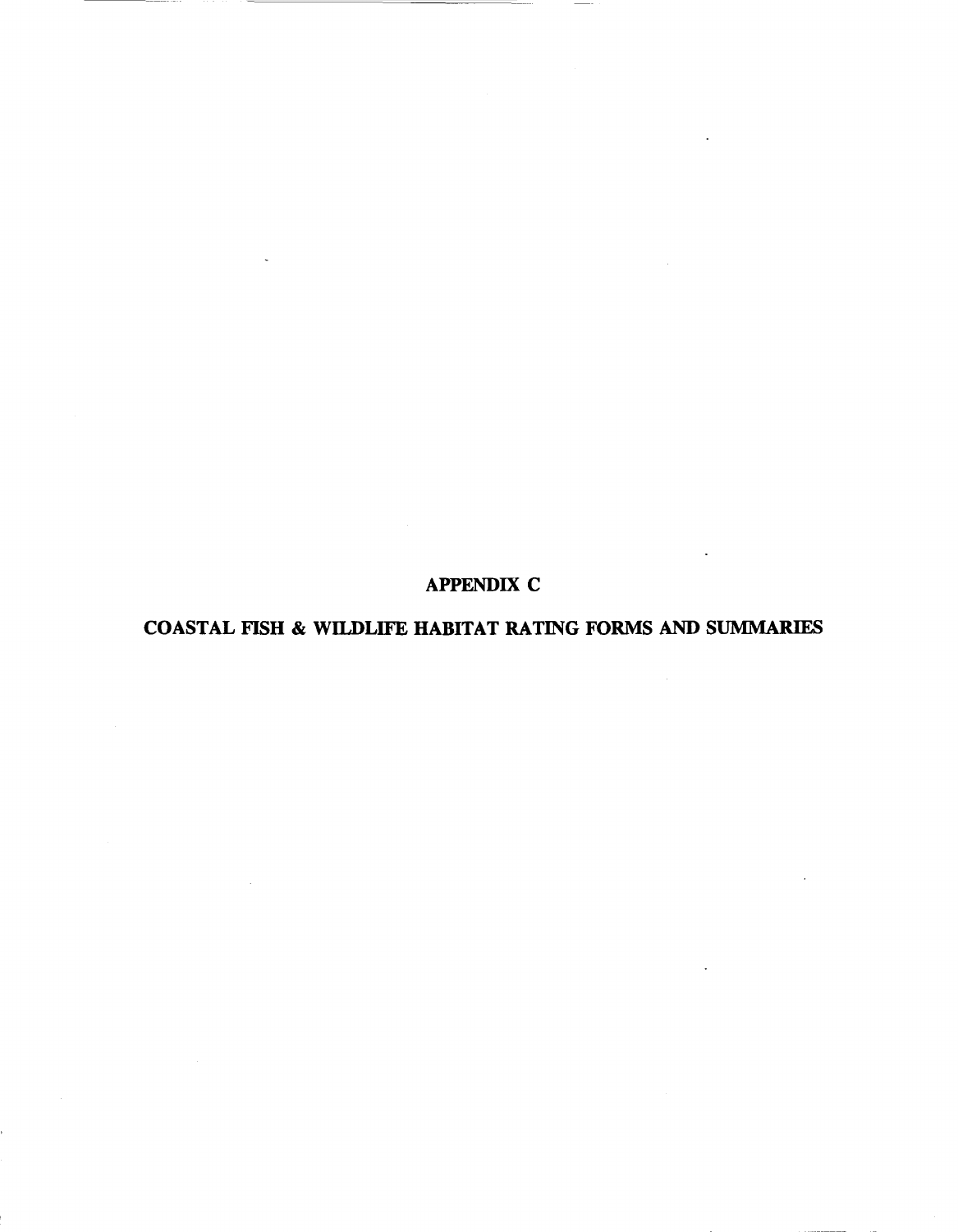#### COASTAL FISH & WILDLIFE HABITAT RATING FORM

Name of Area: Marshlands Conservancy

Designated: November 15, 1987

County: Westchester

Town(s): Rye

7%' Quadrangle(s): Mamaroneck, NY

Score Criterion

- 9 Ecosystem Rarity (ER) The only sizeable, undisturbed. salt marsh and tidal flat community in Westchester County.
- 16 Species Vulnerability (SV) Diamondback terrapin (SC) breeding area.
- <sup>6</sup> Human Use (HU) Environmental education programs and opportunities for informal (recreational) nature study attract visitors from throughout .Westchester County. Additive division:  $4 + 4/2 = 6$ .
- 4 Population Level (PL) Concentrations of various fish and wildlife species associated with tidal wetlands (especially marsh-nesting birds) are unusual in Westchester County.
- 1.2 Replaceability (R) Irreplaceable.

SIGNIFICANCE VALUE =  $[(ER + SV + HU + PL) X R]$ 

 $= 42$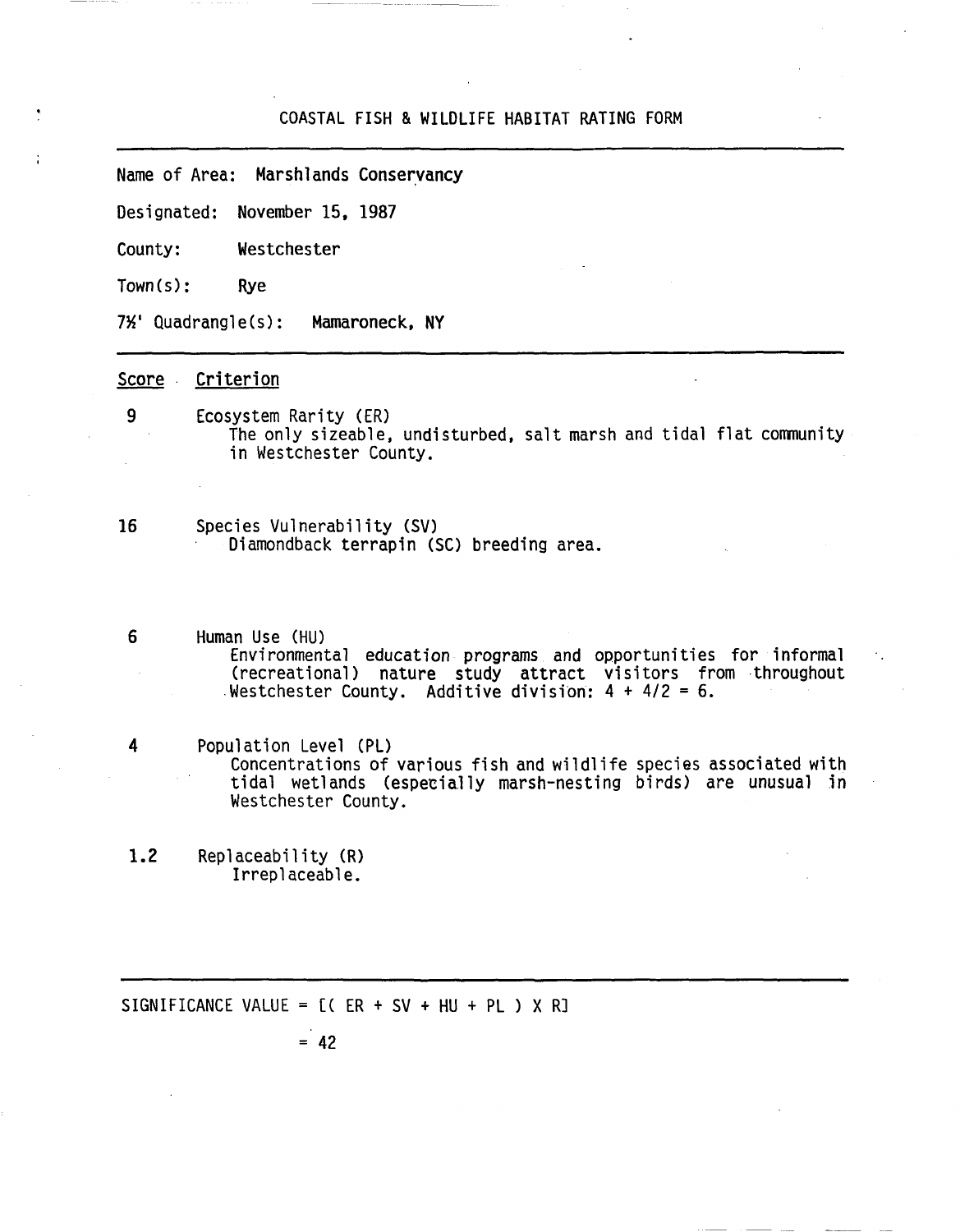# SIGNIFICANT COASTAL FISH AND WILDLIFE HABITATS PROGRAM A PART OF THE NEW YORK COASTAL MANAGEMENT PROGRAM

#### **BACKGROUND**

New York State's Coastal Management Program (CMP) includes a total of 44 policies which are applicable to development and use proposals within or affecting the State's coastal area. Any activity that is subject to review u State laws. or under applicable local laws contained in an approved local waterfront revitalization program will be judged for its consistency with these<br>policies. policies. The contract of the contract of the contract of the contract of the contract of the contract of the contract of the contract of the contract of the contract of the contract of the contract of the contract of the

Once <sup>a</sup> determination is made that the proposed action is subject to consistency review, <sup>a</sup> specific policy aimed at the protection of fish and wildlife resources of statewide significance applies. The specific policy statement is as follows: "Significant coastal fish and wildlife habitats will be protected, preserved, and, where practical, restored so as to maintain their viability as habitats." The New York State Department of Envitonmental Conservation (DEC) evaluates the significance of coastal fish and wildlife habitats, and following a recommendation from the DEC, the Department of State designates and maps specific areas. Although designated habitat areas are delineated on the coastal area map, the applicability of this policy does not depend on the specific location of the habitat, but on the determination that the proposed action is subject to consistency review.

Significant coastal fish and wildlife habitats are evaluated, designated and mapped under the authority of the Coastal Management Program's enabling legislation, the Waterfront Revitalization and Coastal Resources Act (Executive Law of New York, Article 42). These designations are subsequently incorporated in the Coastal Management Program under authority provided by the Federal Coastal Zone Management Act.

This narrative, along with its accompanying map, constitutes a record of the basis for this significant coastal fish and wildlife habitat's designation and provides specific information regarding the fish and wildlife resources that depend on this area. General information is also provided to assist in General information is also provided to assist in evaluating impacts of proposed activities on parameters which are essential to the habitat's values. This information is to be used in conjunction with the ·habitat impairment test found in the impact assessment section to determine whether the proposed activities are consistent with the significant coastal habitats policy.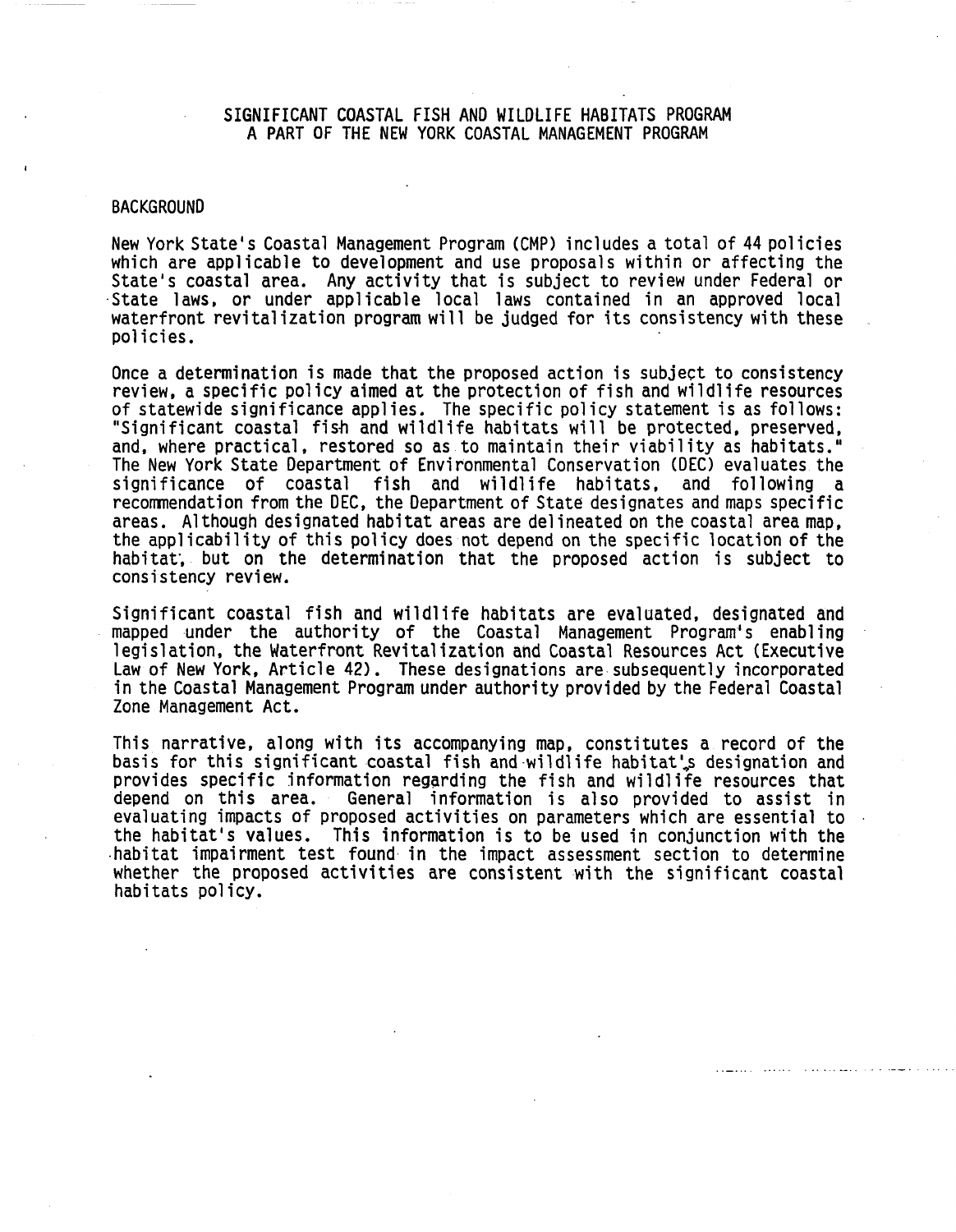### **DESIGNATED HABITAT: MARSHLANDS CONSERVANCY**

#### HABITAT DESCRIPTION:

Marshlands Conservancy is located on Milton Harbor, in the City of Rye,<br>Westchester County (7.5' Quadrangle: Mamaroneck, N.Y.).

The fish and wildlife habitat is an approximate 250 acre area, encompassing all of the County-owned Marshlands Conservancy property, as well as adjacent salt marsh to the east of the Marshlands property (south of the Rye golf course), tidal flats and shallows in Milton Harbor, tidal flats of Greenhaven Harbor southwest of the Marshlands property and salt marsh areas surrounding Hen Island. Marshlands Conservancy is a wildlife sanctuary and environmental education center<br>operated by the Westchester County Department of Parks. Recreation, and operated by the Westchester County Department of Parks, Recreation, Conservation. This area contains a diversity of fish and wildlife habitats, including salt marsh, tidal flats, mature woodlands, rocky islands, fields, and<br>freshwater ponds. The land area bordering Marshlands Conservancy is The land area bordering Marshlands Conservancy predominantly residential, including the Rye golf course on the northeast side.

#### FISH AND WILDLIFE VALUES:

The Marshlands Conservancy and its adjacent wetlands comprise one of the largest contiguous areas of undeveloped coastal land in southern Westchester County including an undisturbed tidal marsh area in the Marshlands, which is the largest<br>of its kind in the county (about 40 acres). The productive and relatively<br>undisturbed wetlands and uplands of the Marshlands and adjacent ar Harbor, Greenhaven Harbor and Hen Island are all part of an integral system which supports a diversity and abundance of wildlife species that is unusual around western Long Island Sound.

A full complement of coastal wildlife species occur in and. around the marshes at Marshlands Conservancy. Nesting bird species include green-backed heron, yellow-crowned night heron, Canada goose, mallard, black duck, clapper rail, fish<br>crow, marsh wren, red-winged blackbird, sharp-tailed sparrow, seaside sparrow, Virginia rail and possibly least bittern (SC). Many species of waterfowl, shorebirds, herons, raptors, and passerine birds, use the area as a stopover during spring and fall migrations. At low tide, the exposed tidal flats of Milton Harbor and Greenhaven Harbor support large concentrations of wading birds and shorebirds. These flats also provide important feeding habitat for. overwintering waterfowl especially after freeze-up in other areas. Areas such as this also play an important role as habitats for commercially and recreationally important invertebrates and fishes, and function as sites for the conversion of plant production into animal biomass. The most visible evidence of this are the concentrations of hard clams, ribbed mussels, fiddler crabs, and horseshoe crabs found throughout the area. Diamondback terrapin (SC) breed on sandy spits adjoining Marshland's tidal wetlands.

In addition to the wetlands, Marshlands Conservancy has a diversity of other fish species in the region. The woodlands include both wet and well-drained areas with representative stands of oaks, hickory, beech, tulip poplars, and sweetgum. Dead and fallen trees provide cover for cavity dwellers, such as woodpeckers, owls, raccoon, striped skunk, flying squirrel, and bats. The meadow area is one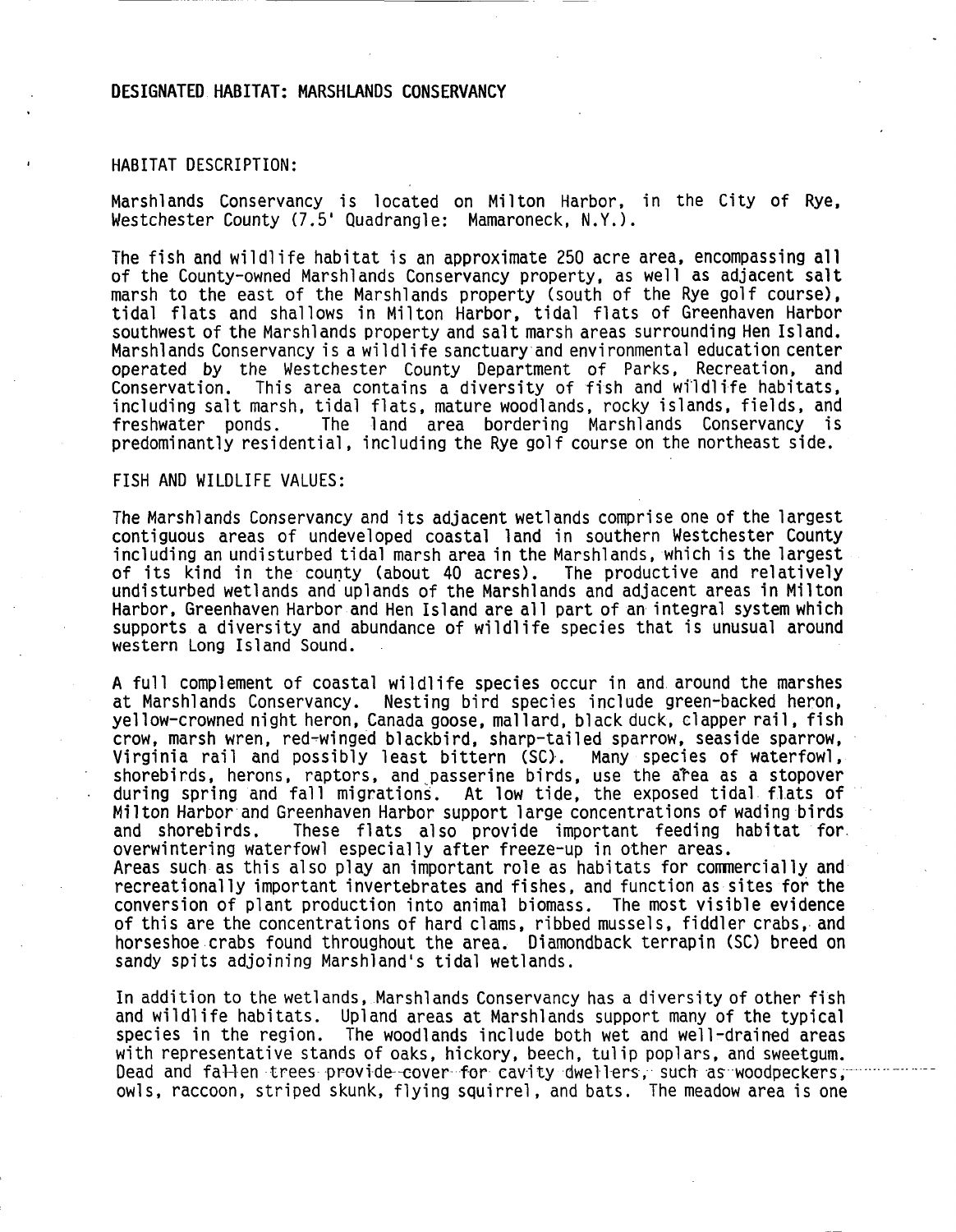of the largest remaining open field habitats in southern Westchester County, and supports mice, eastern cottontail, red fox, various passerine birds, and hawks. As an environmental education center, Marshlands Conservancy is an important facility, attracting visitors from throughout Westchester County. Public use of the area centers on birdwatching during spring and fall, environmental education classes during the school year, and informal nature study and outdoor recreation throughout the year. A visitor's center and system of trails have been developed in the area.

IMPACT ASSESSMENT:

A habitat impairment test must be met for any activity that is subject to consistency review under federal and State laws, or under applicable local laws contained in an approved local waterfront revitalization program. If the policy applies, whether the proposed action is to occur within or outside the designated area.

The specific habitat impairment test that must be met is as follows.

In order to protect and preserve a significant habitat, land and water uses or development shall not be undertaken if such actions would:

destroy the habitat; or,

significantly impair the viability of a habitat.

Habitat destruction is defined as the loss of fish or wildlife use through<br>direct physical alteration, disturbance, or pollution of a designated area or<br>through the indirect effects of these actions on a designated area. H through the indirect effects of these actions on a designated area. destruction may be indicated by changes in vegetation, substrate, or hydrology, or increases in runoff, erosion, sedimentation, or pollutants. .

Significant impairment is defined as reduction in vital resources (e.g., food, shelter, living space) or change in environmental conditions (e.g., temperature, substrate, salinity) beyond the tolerance range of an organism. Indicators of a significantly impaired habitat focus on ecological alterations and may include but·are not limited to reduced carrying capacity, changes in community structure (food chain relationships, species diversity), reduced productivity and/or increased incidence of disease and mortality.

The tolerance range of an organism is not defined as the physiological range of conditions beyond which a species will not survive at all, but as the ecological range of conditions that supports the species population or has the potential<br>to support a restored population, where practical. Either the loss of to support a restored population, where practical. individuals through an increase in emigration or an increase in death rate<br>indicates that the tolerance range of an organism has been exceeded. An abrupt increase in death rate may occur as an environmental factor falls beyond a tolerance limit (a range has both upper and lower limits). Many environmental factors, however, do not have <sup>a</sup> sharply defined tolerance limit, but produce increasing emigration or death rates with increasing departure from conditions that are optimal for the species.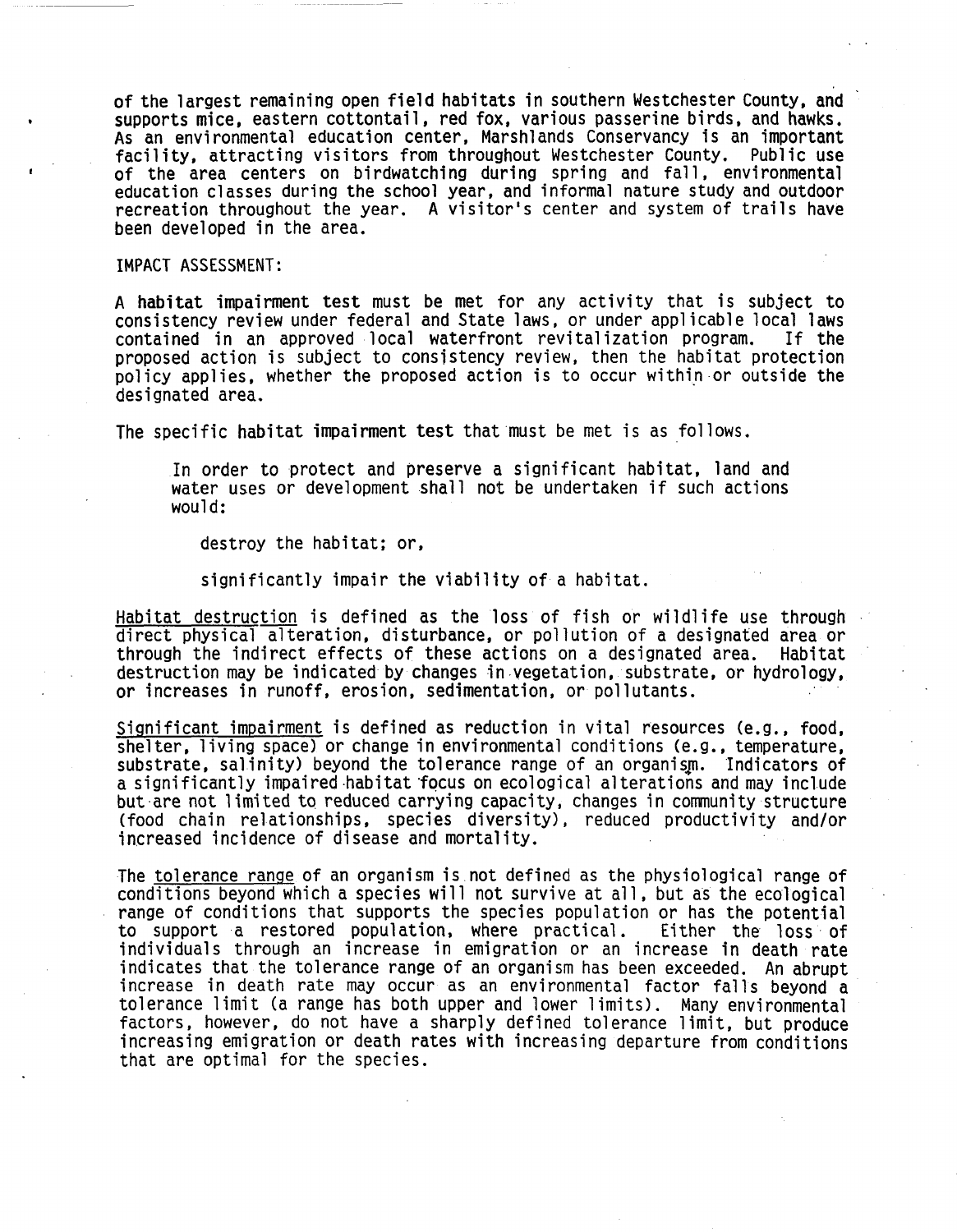The range of parameters which should be considered in appplying the habitat impairment test include but are not limited to the following:

- 1. physical parameters such as living space, circulation, flushing rates,<br>tidal amplitude, turbidity, water temperature, depth (including loss of littoral zone), morphology, substrate type, vegetation, structure, erosion and sedimentation rates;
- 2. biological parameters such as community structure, food chain population size, mortality rates, reproductive rates, meristic features, behavioral patterns and migratory patterns: and,
- 3. chemical parameters such as dissolved oxygen, carbon dioxide, acidity, dissolved solids, nutrients,' organics, salinity, and pollutants (heavy metals, toxics and hazardous materials).

Although not comprehensive, examples of generic activities and impacts which could destroy or significantly impair the habitat are listed below to assist in' applying the habitat impairment test to a proposed activity.

Despite its current status as a nature preserve and environmental education center. Marshlands Conservancy remains vulnerable to <sup>a</sup> number of potential impacts. Surrounding land uses may be the most important factor affecting the' fish and wildlife resources of this area. Encroachment of human disturbance. including industrial. commercial, or residential development. would have significant impacts on various species using the area. Discharges of polluted runoff (containing sediments or chemical pollutants. such as pesticides) from adjacent areas could degrade the wetland and aquatic habitats in Marshlands Conservancy.

Other forms of water pollution that would adversely affect the area include oil<br>spills, waste disposal, and sewage discharges.

Alteration of tidal patterns in wetland areas would have major impacts on fish. shellfish. and wildlife use of these areas. Dredging to maintain existing boat channels in Milton Harbor should be scheduled in late fall and winter to minimize potential impacts on aquatic organisms. Elimination of salt marsh and intertidal areas, through excavation or filling, would result in a direct loss<br>of valuable habitat area. Construction of shoreline structures such as docks. of valuable habitat area. Construction of shoreline structures such as docks,<br>piers, bulkheads, or revetments, in areas not previously disturbed by development (i.e., natural salt marsh or mudflats), may have a significant<br>impact on the fish and wildlife resources of Marshlands Conservancy.<br>Opportunities for compatible public uses of the area should be maintained or enhanced to utilize this valuable fish and wildlife resource.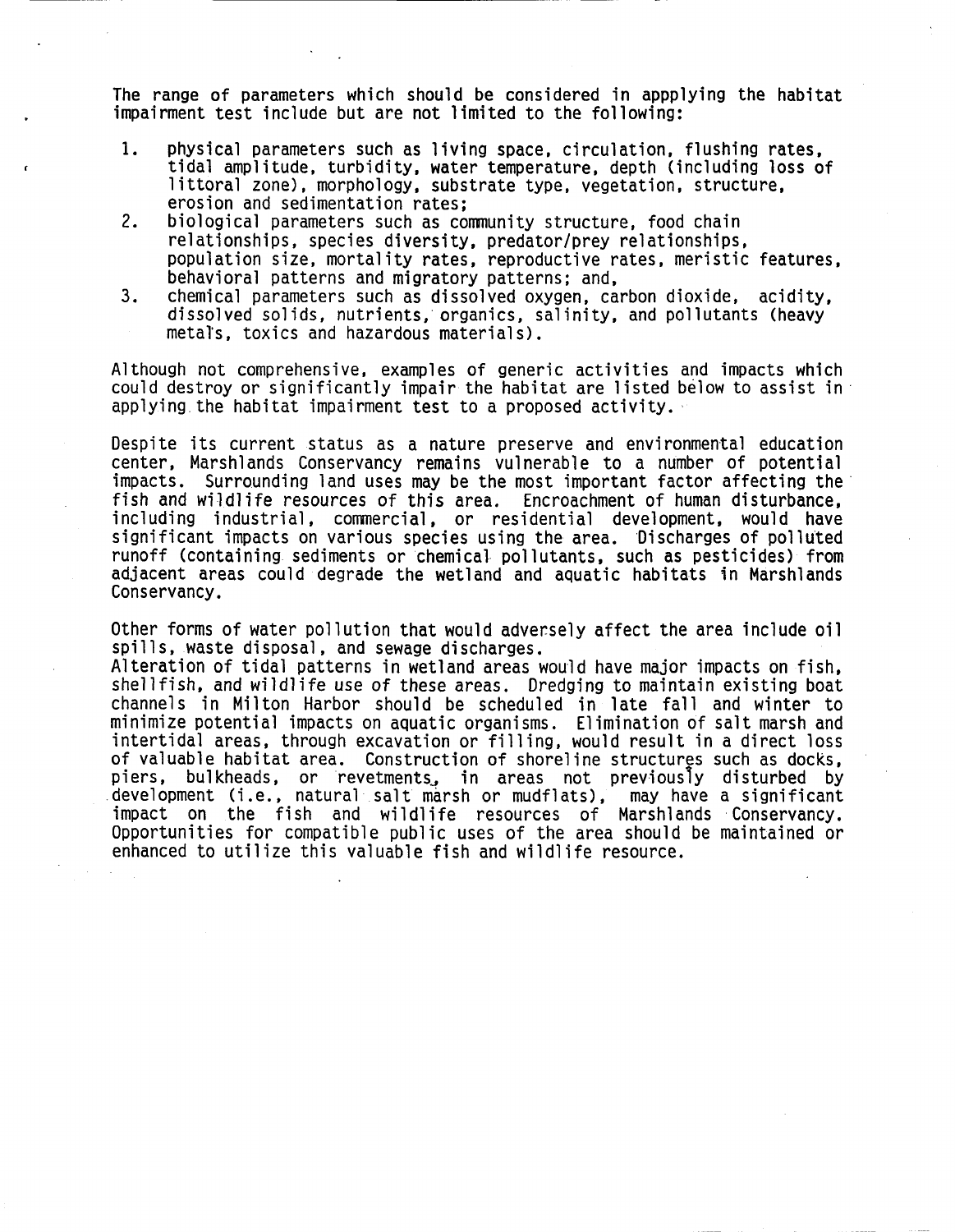#### KNOWLEDGEABLE CONTACTS:

Tom Hart N.Y.S. Department of State Division of Coastal Resources & Waterfront Revitalization 162 Washington Avenue Albany, NY 12231 Phone: (518) 474-6000

Glenn Cole, Wildlife Manager or Jack Isaacs, Environmental Protection Biologist NYSDEC - Region 3 21 So. Putt Corners Road New Paltz, N.Y. 12561 Phone: (914)255-5453

John Poole, Marine Resources Specialist IV or Pieter VanVolkenburgh, Chief - Bureau of Shellfisheries NYSDEC - Region 1 State University of New York, Building 40 Stony Brook, NY 11790 Phone: (516)751-7900

Alison Beall, Curator<br>Marshlands Conservancy Westchester County Department of Parks, Recreation, and Conservation Route 1 Rye, NY 10580 Phone: (914)835-4466

Friends of Marshlands P.O. Box 237 Rye, NY 10580

Ť

Gertrude R. Battaly, President Federated Conservationists of Westchester County, Inc.<br>Natural Sciences Building State University of New York Purchase, NY 10577 Phone: (914) 254-8046

Tom Goodwin Environmental Planner Division of Environmental Planning Environmental Management Council <sup>427</sup> Michaelian Office Building White Plains, NY <sup>10601</sup> Phone: (914) 485-4422

NYSDEC Information Services 700 Troy-Schenectady Road Latham, NY 12110 Phone: (518)783-3932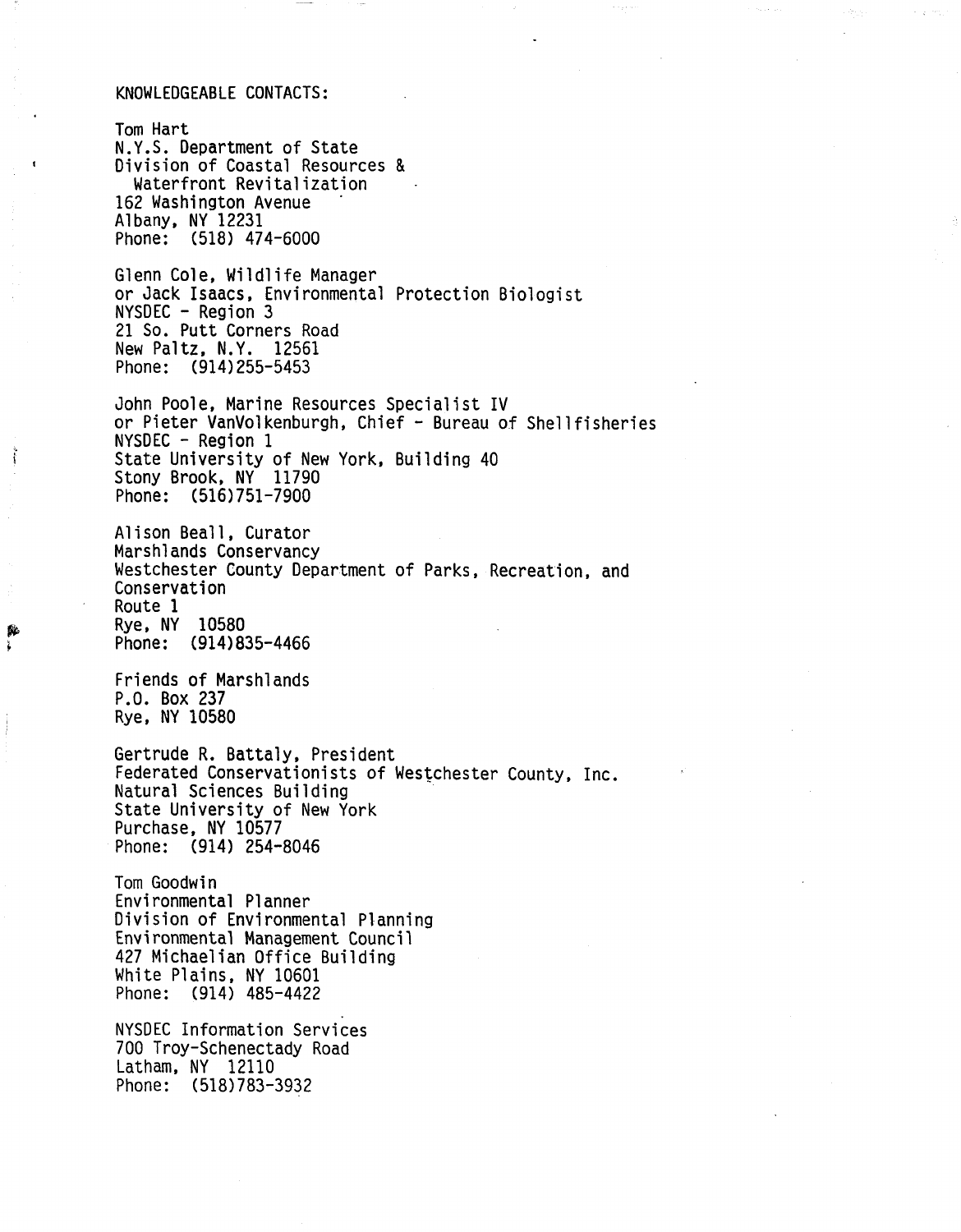### COASTAL FISH & WILDLIFE HABITAT RATING FORM

Name of Area: Playland Lake and Manursing Island Flats

Designated: November 15, 1987

County: Westchester

Town(s): Rye

7%' Quadrangle(s): Mamaroneck, NY

# Score Criterion

- 9 Ecosystem Rarity (ER) Relatively undeveloped, sheltered, tidal flats and shallows; unusual in Westchester County.
- o Species Vulnerability (SV) No endangered, threatened or special concern species reside in the area.
- <sup>4</sup> Human Use (HU) This is <sup>a</sup> popular birdwatching area for Westchester County residents.

*t'*

- o Population Level (PU Concentrations of wintering waterfowl occur throughout the Westchester County area of Long Island Sound, but population levels at Playland are not known to be significant.
- 1.2 Replaceability (R)<br>Irreplaceable.

SIGNIFICANCE VALUE =  $[(ER + SV + HU + PL) X R]$ 

 $= 16$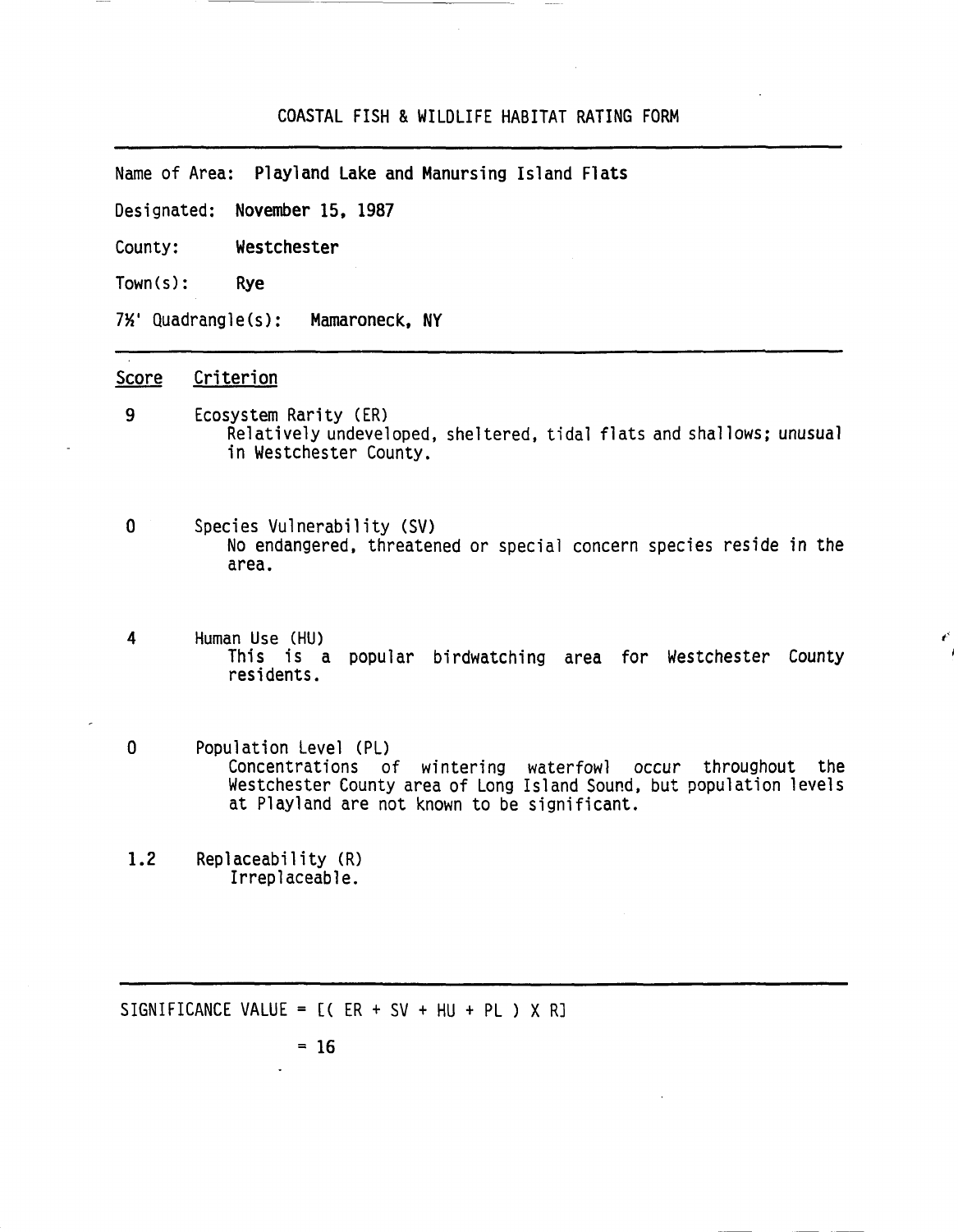# SIGNIFICANT COASTAL FISH AND WILDLIFE HABITATS PROGRAM A PART OF THE NEW YORK COASTAL MANAGEMENT PROGRAM

#### **BACKGROUND**

New York State's Coastal Management Program (CMP) includes <sup>a</sup> total of <sup>44</sup> policies which are applicable to development and use proposals within or affecting the State's coastal area. Any activity that is subject to review under Federal or State laws, or under applicable local laws contained in an approved local waterfront revitalization program will be judged for its consistency with these policies.

Once <sup>a</sup> determination is made that the proposed action is subject to consistency review, <sup>a</sup> specific policy aimed at the protection of fish and wildlife resources of statewide significance applies. The specific policy statement is as follows: "Significant coastal fish and wildlife habitats will be protected, preserved, and, where practical, restored so as to maintain their viability as habitats." The New York State Department of Environmental Conservation (DEC) evaluates the significance of coastal fish and wildlife habitats, and following a recommendation from the DEC, the Department of State designates and maps specific areas. Although designated habitat areas are delineated on the coastal area map,<br>the applicability of this policy does not depend on the specific location of the habitat, but on the determination that the proposed action is subject to consistency review.

Significant coastal fish and wildlife habitats are evaluated, designated and mapped under the authority of the Coastal Management Program's enabling<br>legislation, the Waterfront Revitalization and Coastal Resources Act (Executive Law of New York, Article 42). These designations are subsequently incorporated in the Coastal Management Program under authority provided by the Federal Coastal Zone Management Act.

This narrative, along with its accompanying map. constitutes a record of the basis for this significant coastal fish and wildlife habitat's designation and provides specific information regarding the fish and wildlife resources that depend on this area. General information is also provided to assist in General information is also provided to assist in evaluating impacts of proposed activities on parameters which are essential to the habitat's values. This information is to be used in conjunction with the habitat impairment test found in the impact assessment section to determine whether the proposed activities are consistent with the significant coastal habitats policy.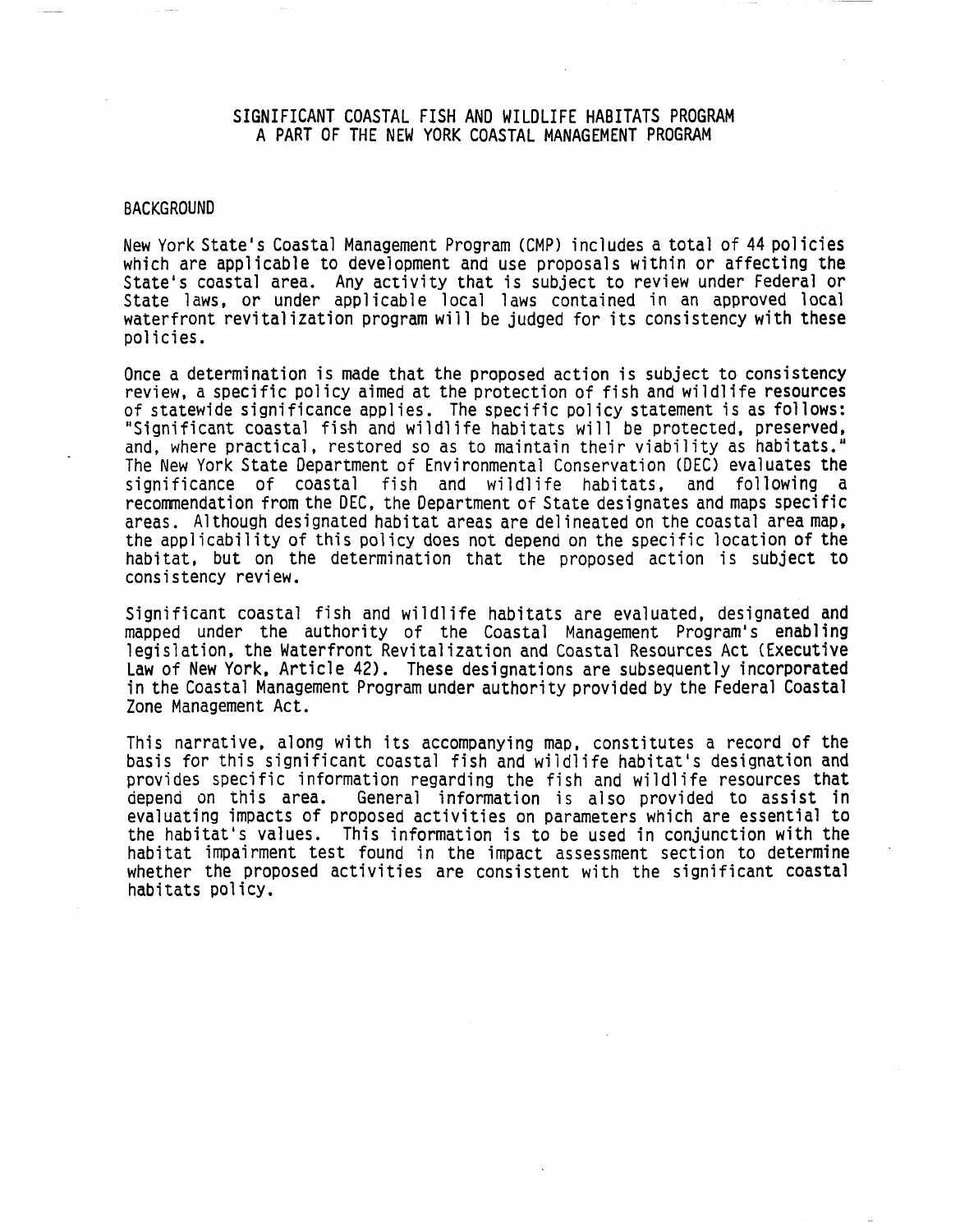### DESIGNATED HABITAT: PLAYLAND LAKE AND MANURSING ISLAND FLATS

### HABITAT DESCRIPTION:

Playland Lake and Manursing Island Flats is located on Long Island Sound. in the City of Rye, Westchester County (7.5' Quadrangle: Mamaroneck, N.Y.). The fish and wildlife habitat includes all of Playland Lake. Kirby Pond. the southern portion of Port Chester Harbor. and various interconnecting channels. below mean high water. The habitat area also includes a segment of the Long Island Sound shoreline south of Playland Lake comprised of intertidal marsh, sand bars, shoal mudflats and adjacent beach.

This approximate 220 acre area is comprised primarily of tidal mudflats, shallow open water, and limited amounts of salt marsh. Playland Lake was formed by dredging tidal marshes and mudflats between the mainland and Manursing Island; it is located within Playland Park (owned by Westchester County), and has been<br>set aside as a conservation area. A portion of the Park land south of Playland Lake has been set aside as the Edith G. Read Nature Preserve and Wildlife<br>Sanctuary. Kirby Pond and the tidal flats west of North Manursing Island are Kirby Pond and the tidal flats west of North Manursing Island are<br>wned, and remain in a relatively natural condition. The lands privately owned, and remain in a relatively natural condition. bordering Playland Lake and Manursing Island Flats include the heavily used Playland amusement park of the south. and predominantly low density residential areas.

## FISH AND WILDLIFE VALUES:

Playland Lake and Manursing Island Flats comprise one of the largest areas of sheltered, undeveloped, tidal flats and shallows on the south shore of Westchester County. Although natural communities in Playland Lake have been altered by dredging, on-going habitat disturbance is minimal. Areas such as Manursing Island Flats and the shoreline south of Playland Lake are important habitats for commercially and recreationally important invertebrates and fishes, and serve as feeding sites for a variety of migratory birds.

Concentrations of hard clams, soft clams. ribbed mussels. and fiddler crabs are found throughout the area. However. Playland Lake and Manursing Island Flats is closed to shellfishing because of water pollution problems (high coliform levels).

Populations of waterfowl occurring in western Long Island Sound. such as black duck. mallard. greater or lesser scaup. bufflehead. and common goldeneye. utilize these areas as feeding and refuge sites. especially during fall and early winter months (October-freeze up). Playland Lake and Manursing Island Flats are also valuable as nesting and feeding areas during the spring and summer months for a variety of shorebirds, gulls, terns, and herons. Breeding species in the area include black duck. mallard. American bittern. green-backed heron. marsh wren. and red-winged blackbird.

Diamondback terrapin (SC) have been observed in the channel between Playland Lake and the Manursing Island Flats and nested in 1987 on the sandy and grassy.<br>southern shoreline of Playland Lake in the Read Nature Preserve.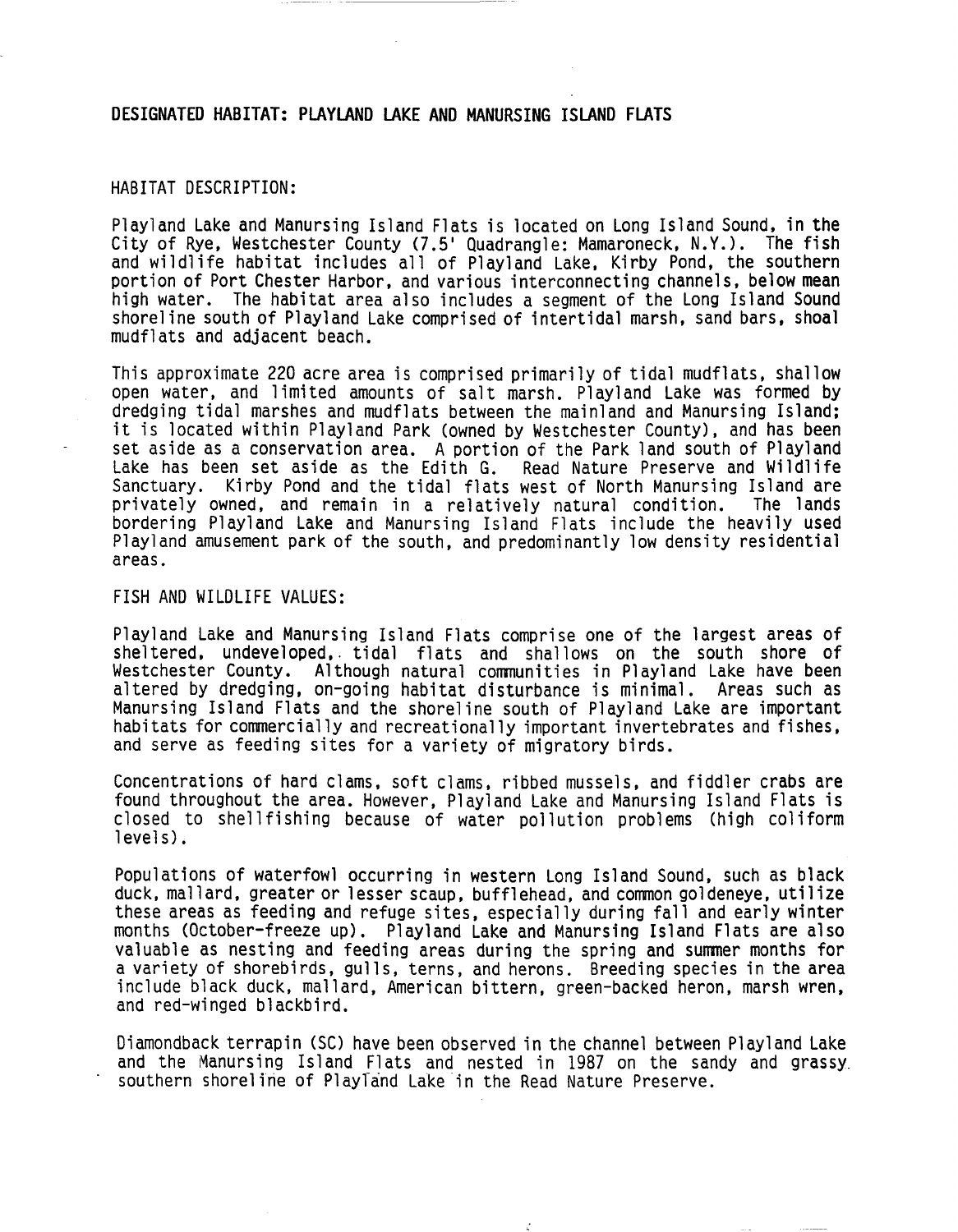Playland Park including the Read Nature Preserve. provides access year round for informal nature study. environmental education and birdwatching for Westchester county residents.

IMPACT ASSESSMENT:

A habitat impairment test must be met for any activity that is subject to consistency review under federal and State laws, or under applicable local laws<br>contained in an approved local waterfront revitalization program. If the contained in an approved local waterfront revitalization program. proposed action is subject to consistency review. then the habitat protection policy applies. whether the proposed action is to occur within or outside the designated area.

The specific habitat impairment test that must be met is as follows.

In order to protect and preserve a significant habitat. land and water uses or development shall not be undertaken if such actions would:

destroy the habitat; or.

significantly impair the viability of a habitat.

Habitat destruction is defined as the loss of fish or wildlife use through direct physical alteration. disturbance. or pollution of <sup>a</sup> designated area or through the indirect effects of these actions on a designated area. destruction may be indicated by changes in vegetation. substrate. or hydrology, or increases in runoff, erosion, sedimentation. or pollutants.

Significant impairment is defined as reduction in vital resources (e.g., food, shelter. living space) or change in environmental conditions (e.g., temperature, substrate, salinity) beyond the tolerance range of an organism. Indicators of a significantly impaired habitat focus on ecological alterations and may include but are not limited to reduced carrying capacity. changes in community structure (food chain relationships. species diversity). reduced productivity and/or increased incidence of disease and mortality.

The tolerance range of an organism is not defined as the physiological range of conditions beyond which a species will not survive at all. but as the ecological range of conditions that supports the species population or has the potential<br>to support a restored population, where practical. Either the loss of to support a restored population, where practical. individuals through an increase in emigration or an increase in death rate<br>indicates that the tolerance range of an organism has been exceeded. An abrupt increase in death rate may occur as an environmental factor falls beyond a tolerance limit (a range has both upper and lower limits). Many environmental factors. however. do not have <sup>a</sup> sharply defined tolerance limit. but produce increasing emigration or death rates with increasing departure from conditions that are optimal for the species.

The range of parameters which should be considered in appplying the habitat impairment test include but are not limited to the following: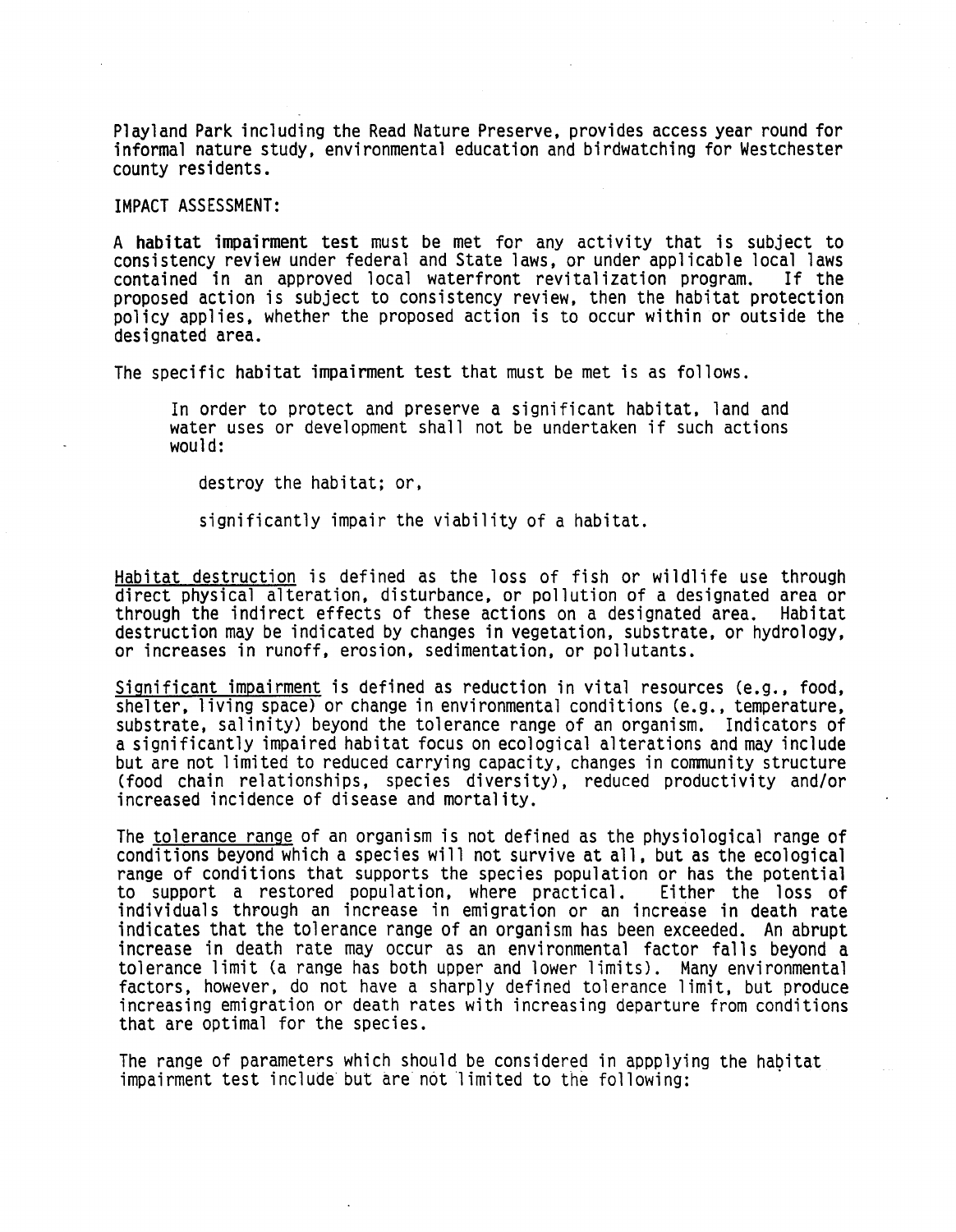- 1. physical parameters such as living space, circulation, flushing rates, tidal amplitude, turbidity, water temperature, depth (including loss of littoral zone), morphology, substrate type. vegetation, structure, erosion and sedimentation rates;
- 2. biological parameters such as community structure, food chain<br>relationships, species diversity, predator/prey relationships, population size, mortality rates, reproductive rates, meristic features, behavioral patterns and migratory patterns; and,<br>chemical parameters such as dissolved oxygen, carbon dioxide, acidity,
- 3. chemical parameters such as dissolved oxygen, carbon dioxide, acidity, dissolved solids, nutrients, organics, salinity, and pollutants (heavy metals, toxics and hazardous materials).

Although not comprehensive, examples of generic activities and impacts which could destroy or significantly impair the habitat are listed below to assist in applying the habitat impairment test to a proposed activity.

Any activity that would substantially degrade the water quality in Playland Lake and Manursing Island Flats would result in significant impairment of the habitat. All species of fish and wildlife may be affected by water pollution, such as chemical contamination (including food chain effects), oil spills, excessive turbidity or sedimentation, waste disposal, and sewage discharges.

Tidal mudflats are sensitive to such impacts because their biological activity is concentrated at the soil surface, where pollutants would tend to accumulate. Efforts should be made to improve water Quality in the area, by reducing waste discharges from recreational boats and upland sources. Alteration of tidal patterns in Playland Lake and Manursing Island Flats could have· major impacts on fish, shellfish, and wildlife use of these areas.

Dredging to maintain existing boat channels should be scheduled in late fall and<br>winter to minimize potential impacts on aquatic organisms; no new navigation channels should be constructed in the area. Elimination of salt marsh and intertidal areas, through excavation or filling, would result in a direct loss of valuable habitat area, although creation of small open water areas within the tidal flats may increase suitability of the habitat for certain fish or wildlife species.

Efforts to restore natural tidal wetland communities in Playland Lake could enhance the productivity of this area. Construction of shoreline structures, such as docks, piers, bulkheads, or revetments, in areas not previously disturbed by development (i.e., natural salt marsh or mudflats), may have <sup>a</sup> significant impact on the fish and wildlife resources of Playland Lake and Manursing Island Flats.

# KNOWLEDGEABLE CONTACTS:

Tom Hart N.Y.S. Department of State Division of Coastal Resources & Waterfront Revitalization 162 Washington Avenue Albany, NY 12231 Phone: (518) 474-6000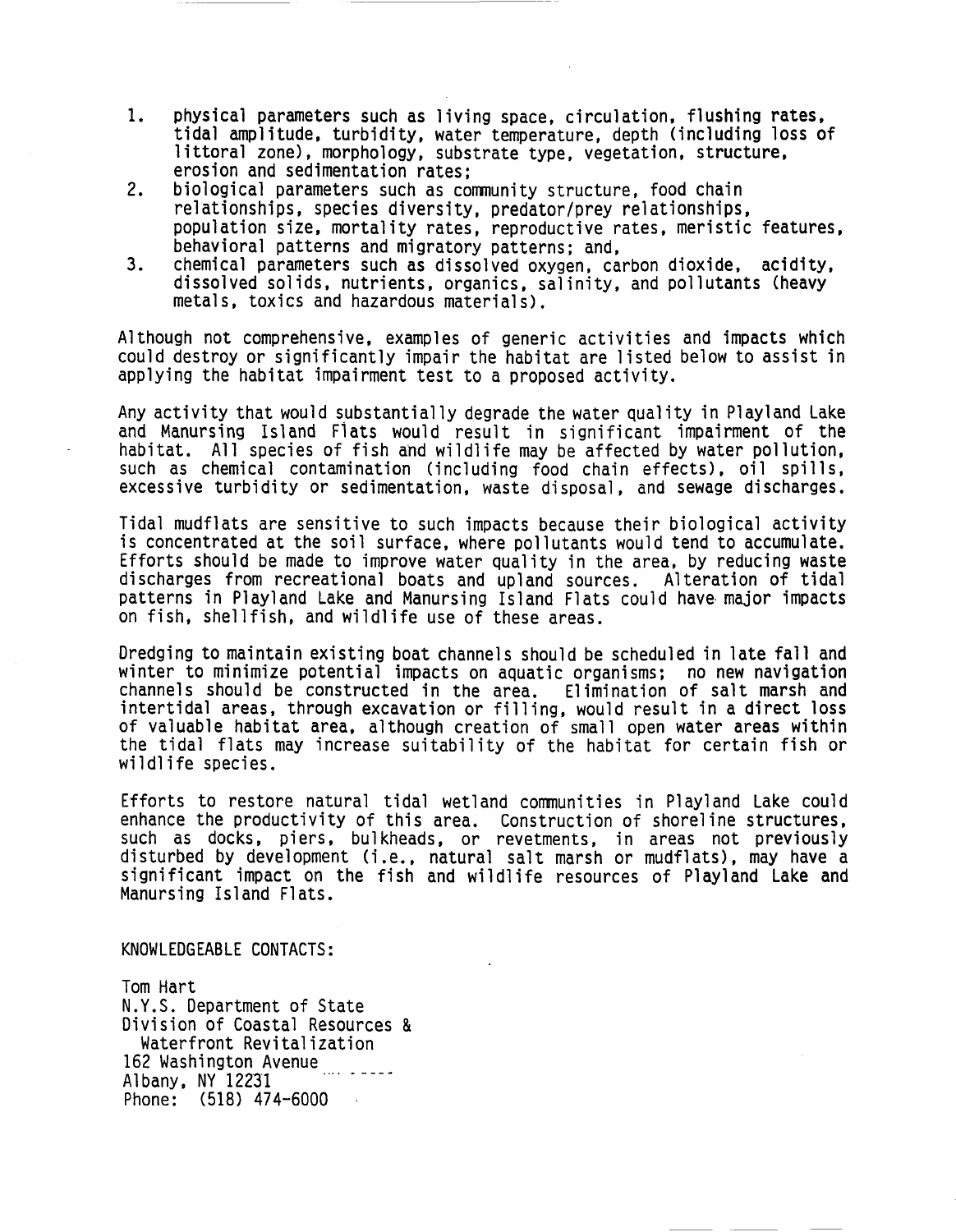Glenn Cole, Wildlife Manager or Jack Isaacs, Environmental Protection Biologist NYSDEC - Region 3 21 So. Putt Corners Road New Paltz, N.Y. 12561 Phone: (914) 255-5453 John Poole, Marine Resources Specialist IV or Pieter VanVolkenburgh, Chief-Bureau of Shellfisheries NYSDEC - Region 1 State University of New York, Building 40 Stony Brook, NY 11790 Phone: (516)751-7900 Alison Beall, Curator Westchester County Department of Parks, Recreation, and Conservation Route 1 Rye, N.Y. 10580 Phone: (914)835-4466 Tom Goodwin Environmental Planner<br>Westchester County Division of Environmental Planning<br>Environmental Managment Council <sup>427</sup> Michaelian Office Building White Plains, NY <sup>10601</sup> Phone: (914) 285-4422 Gertrude R. Battaly, President Federated Conservationists of Westchester County, Inc.<br>Natural Sciences Building State University of New York Purchase, NY 10577 Phone: (914) 254-8046 Ken Soltesz, Naturalist Edith G. Read Nature Preserve and Wildlife Sanctuary Playland Park Rye, NY 10580 Phone: (914) 967-8720 NYSDEC Information Services 700 Troy-Schenectady Road Latham. NY 12110 Phone: (518) 783-3932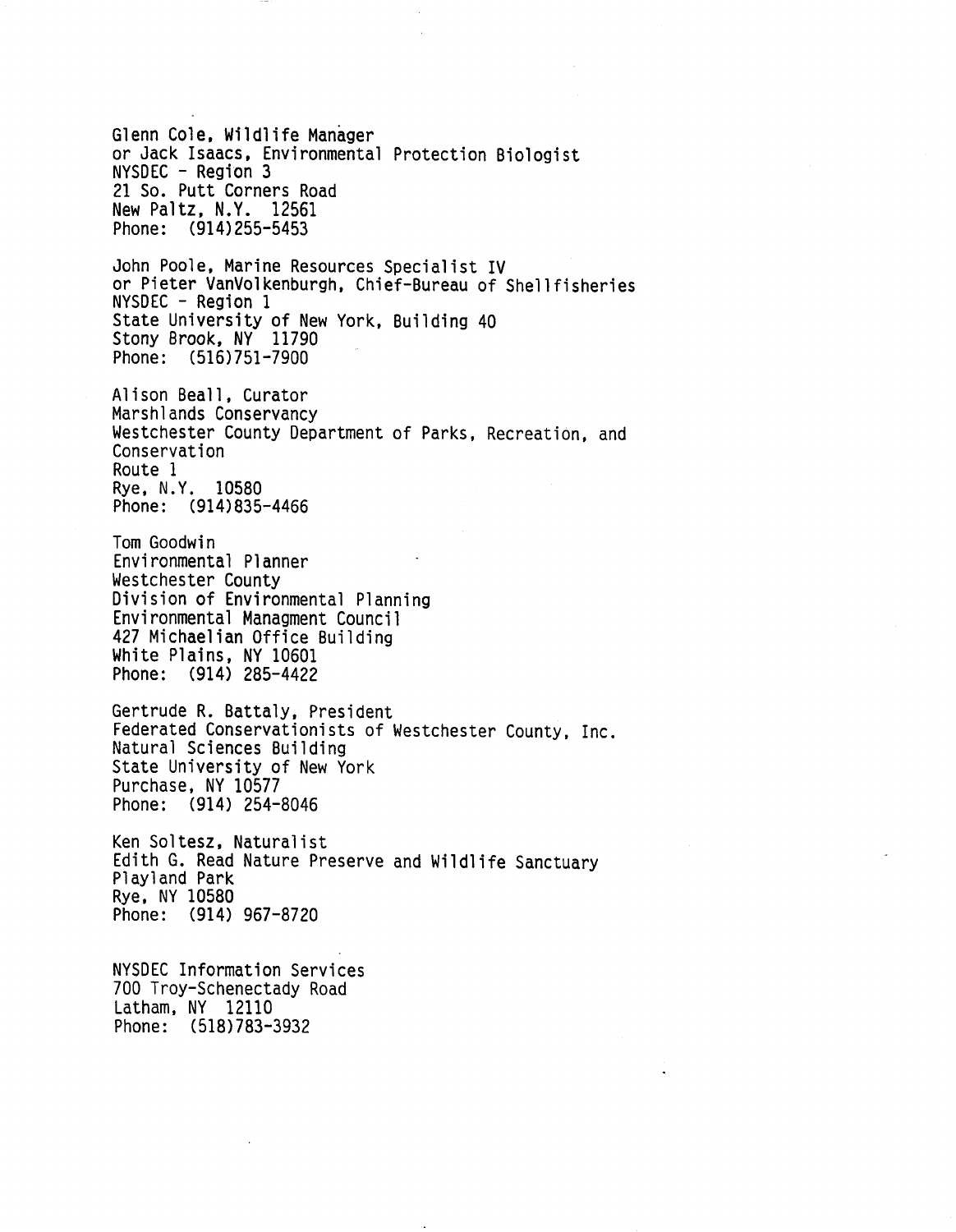

# 55 *50*  $\sum_{i=1}^{n}$ " ;/ **-, <sup>i</sup>**  $\vec{\mathcal{L}}$ " / // -+- -1-- 18  $\mathbb{P}$  /  $\mathbb{P}$  $\frac{1}{\sqrt{2}}$ **SIGNIFICANT COASTAL FISH AND WILDLIFE HABITATS**

**Marshlands Conservancy / Playland Lake and Manurslng Island Flats**

 $\boldsymbol{\mathcal{M}}$ 

New York State Department of State Division of Coastal Resources and Waterfront Revitalization Prepared by T. Hart and G. Capobianco September 1990



N

-1

 $\mathbf{i}$